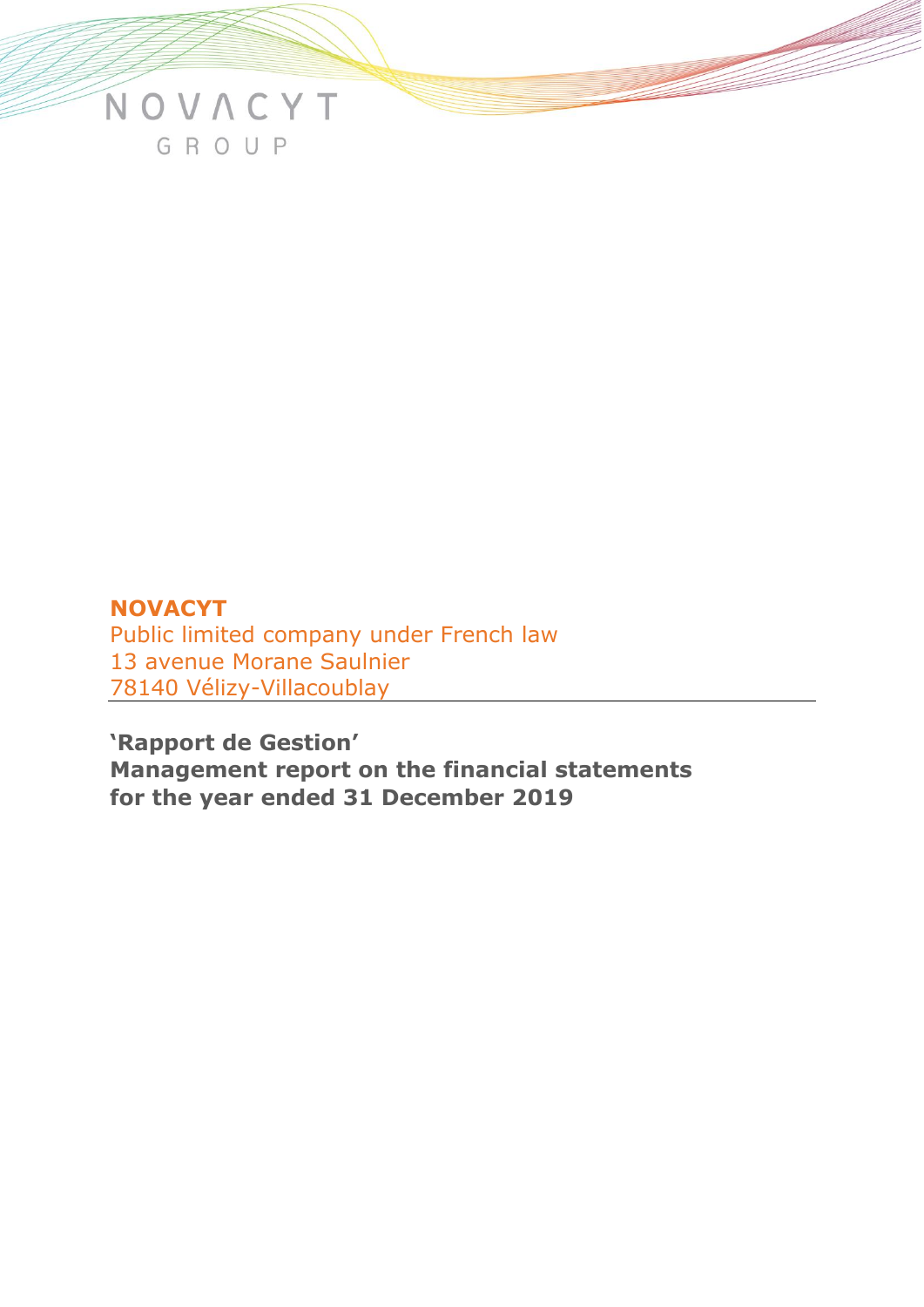### **NOVACYT**

### **Public limited company under French law** *(société anonyme***) with capital of 4,511,571.14 euros Registered office: 13 avenue Morane Saulnier – 78140 Velizy-Villacoublay Versailles Trade and Companies Register 491,062,527**

# **(hereinafter "the Company" or "Novacyt")**

### **MANAGEMENT REPORT ON THE FINANCIAL STATEMENTS FOR THE YEAR ENDED 31 DECEMBER 2019**

#### To the shareholders,

We hereby present to you the management report on the activities of Novacyt (hereinafter referred to as **"the Company"**) and its subsidiaries during the financial year beginning on 1 January 2019 and ending on 31 December 2019 in accordance with the provisions of the French Commercial Code.

# **1. REVIEW OF THE ANNUAL AND GROUP CONSOLIDATED ACCOUNTS**

The annual accounts and consolidated accounts for the year ended 31 December 2019, which we submit to your approval, have been prepared in accordance with the rules of presentation and valuation methods provided for in the current regulations.

### **1.1 Annual Social Accounts**

### • *Operating Income:*

For the year ended 31 December 2019:

- Net turnover amounted to €1,755,342
- Total operating revenues amounted to €1,798,349
- Operating expenses for the year amounted to  $\epsilon$ 5,433,708
- The operating result therefore is a loss of €-3,635,358
- Salaries and wages amounts to €353,764
- The amount of social security charges amounts to  $€138,507$
- *Financial result:*
- The financial result for the year 2019 is €16,750,011
- *Exceptional result:*
- The exceptional result for the 2019 financial year is €-20,159,978
- *Net accounting income:*
- The year ended December 31, 2019, therefore, was a net accounting loss of €-7,045,325
- *Total balance sheet:*
- At December 31, 2019, the company's balance sheet total amounted to €24,657,803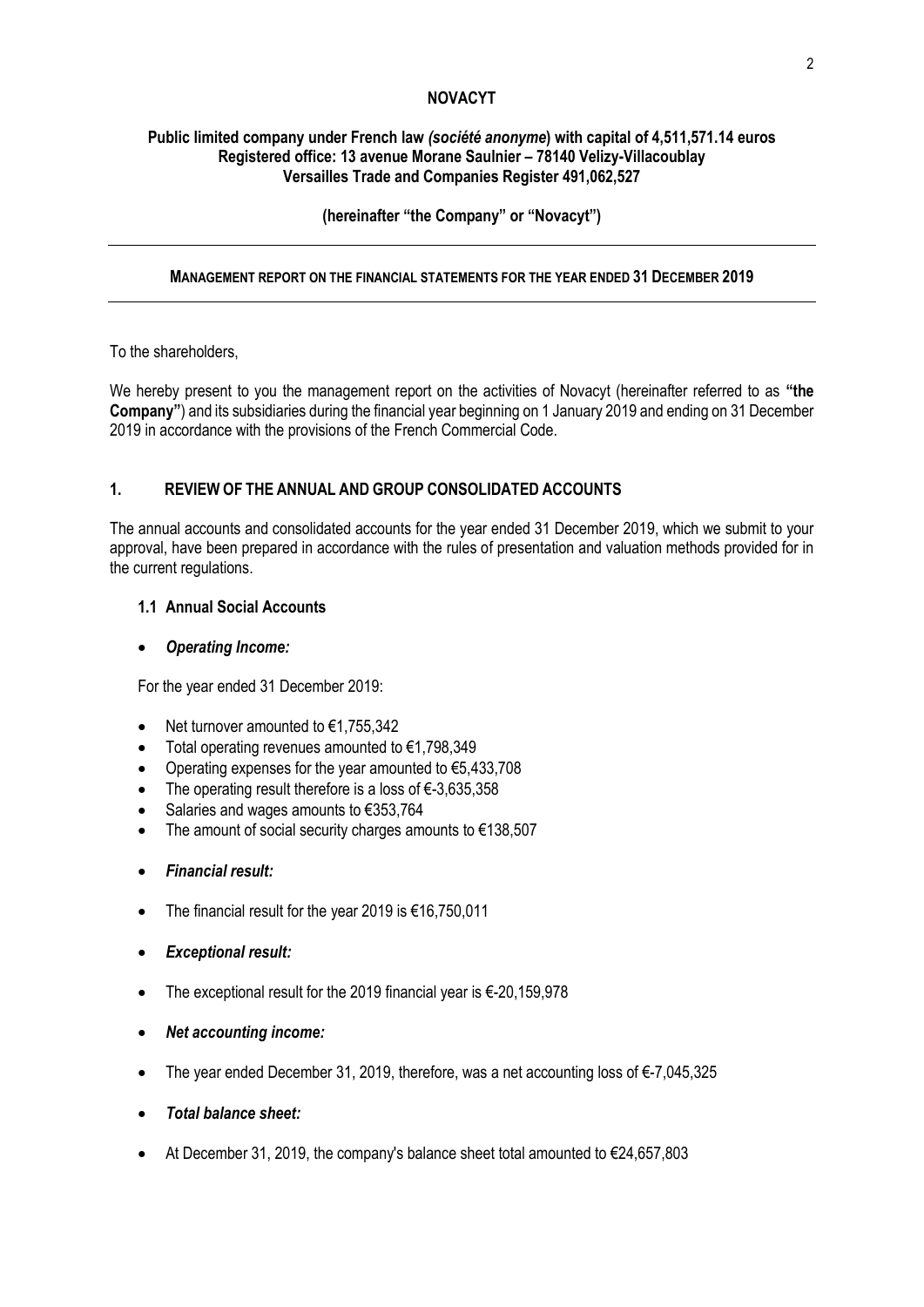### • *Proposed appropriation of the result:*

- *We propose you to approve the annual accounts (balance sheet, income statement and schedule) as presented to you and to allocate the net accounting loss for the year amounting to €7,045,325, as follows:*
- *the debtor "Retained Earning" account, for an amount of* € 7,045,325*.*
- *Therefore, the balance of the "Retained Earnings" account, will be debtor for an amount of €47,696,285.*

### **1.2 Annual Group Consolidated Accounts**

#### • *Consolidated Operating Income:*

For the year ended 31 December 2019:

- Net consolidated turnover amounted to €13,081,000
- Total consolidated operating revenues amounted to €13,081,000
- Consolidated operating expenses for the year amounted to  $€14,857,000$
- The consolidated operating result therefore is a Profit/loss of €-1,776,000

### • *Financial consolidated result:*

- Financial Income and expense for the year 2019 is €-2,134,000
- *Net consolidated accounting income:*
- The year ended December 31, 2019, therefore, was a consolidated net accounting loss of €6,558,000
- *Total consolidated balance sheet:*
- At December 31, 2019, the company's consolidated balance sheet total amounted to €31,065,000

#### • *Approval of consolidated results:*

We suggest that you approve the consolidated financial statements (balance sheet, income statement and schedule) as presented to you.

#### **2. ACTIVITY OF THE COMPANY AND ITS SUBSIDIARIES AND BUSINESS TRENDS DURING THE YEAR ENDED 31 DECEMBER 2019**

#### **2.1 Overview of Novacyt's activity**

The Novacyt Group is an international diagnostics business generating an increasing portfolio of in vitro and molecular diagnostic tests. Its core strengths lie in diagnostics product development, commercialisation, contract design and manufacturing. The Company's lead business units comprise of Primerdesign and Lab21 Products, supplying an extensive range of high-quality assays and reagents worldwide. The Group directly serves microbiology, haematology and serology markets as do its global partners, which include major corporates.

The following companies make up the Novacyt Group:

Biotec laboratories Ltd Lab21 Healthcare Ltd Microgen Bioproducts Ltd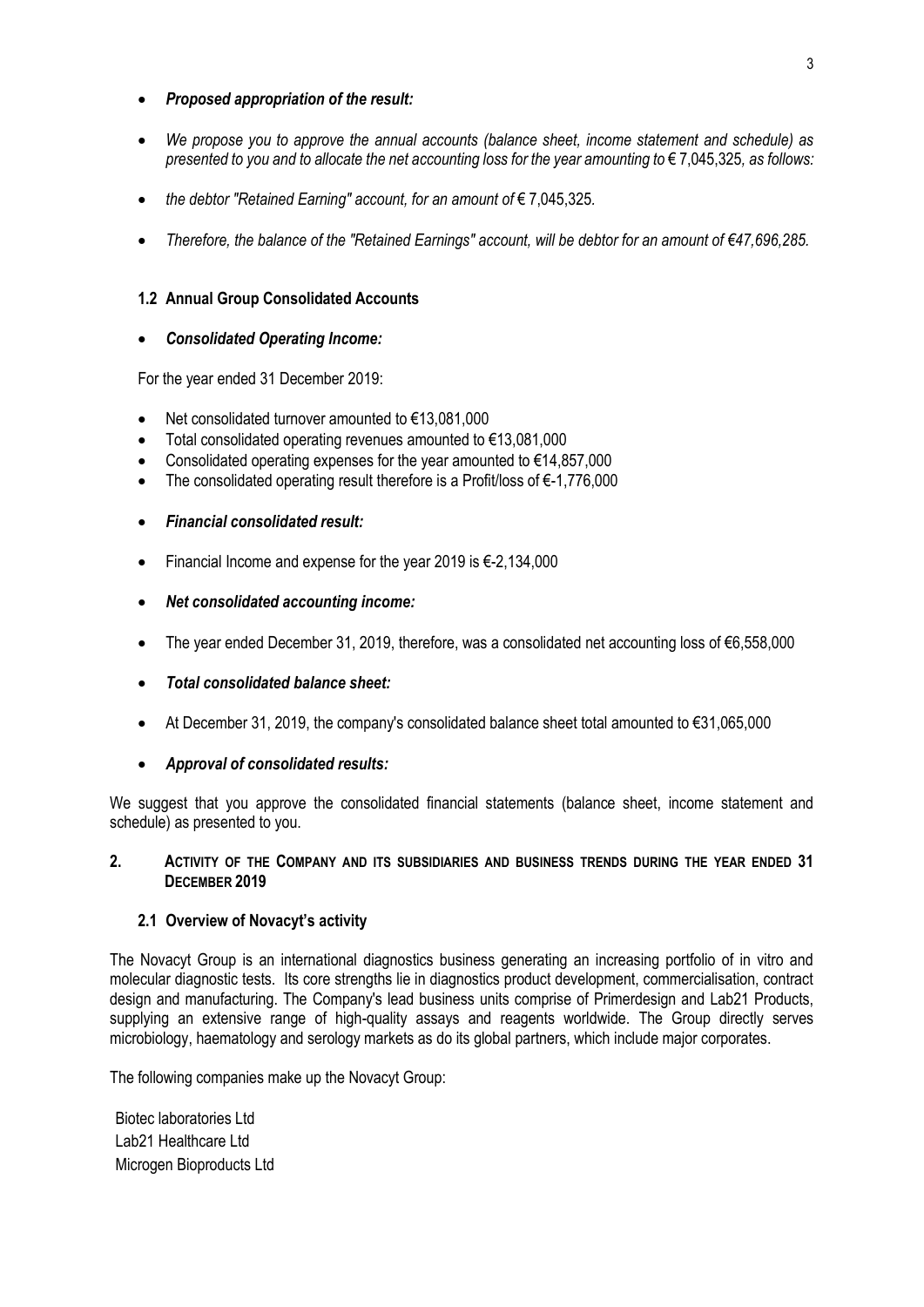Novacyt SA Novacyt SA UK Novacyt Asia Ltd Novacyt China Ltd Novacyt UK Holdings Ltd Primerdesign Ltd

# **2.2 Situation and activity / Analysis of business trends**

- Due to the extraordinary position the Company finds itself in today, the financial highlights for 2019 do not have a material bearing on the current business, however, are presented below for the record.
- As previously announced, Novacyt continued to experience increasing demand for its products during the year, however, this growth was moderated by working capital constraints, which impacted the Group's full year revenue and profit performance.
- Adjusted EBITDA of €0.2 million in 2019 compared with €0.6 million in 2018
- Third consecutive year of positive EBITDA for the Group
- Reduction in adjusted EBITDA reflects reduced sales in 2019 due to working capital constraints during the year
- Group consolidated revenue decreased by 5% (6% at CER) to €13.1m (£11.5m) in 2019 compared with €13.7m (£12.1m) in 2018
- Excluding the Clinical Lab, which was sold in July 2019, Group revenue reduced by 2% (3% CER)
- Primerdesign grew 1% year-on-year to €6.3m in 2019 compared with €6.2m in 2018
- American sales were up 13% year-on-year driven by increased sales through Primerdesign's key US customers
- Group gross margin continued to improve and increased to 64% in 2019 from 63% in 2018
- Continues a trend of increased gross margin every year since 2014
- Improvement due to the exit from the lower margin Clinical Lab business and Primerdesign increasing its share of Group revenue to 48% (2018: 45%)
- Primerdesign's strong gross margin increased to 85% (2018: 84%)
- Successfully sold NOVAprep® and the Clinical Lab during 2019, each realising a total consideration of €0.4m
- Refinancing of borrowings in November 2019 through a €5m bond with Harbert European Growth Capital
- Cash at year end of €1.8m (£1.5m) compared with €1.1m (£1.0m) in 2018

# **2.3 Results, progress achieved and difficulties encountered**

• 2019 was a year of consolidation as we completed the refinancing and restructure of the business, positioning Novacyt to resume its three-pillar growth strategy of organic, R&D and acquisitive growth*.*

# **Highlights**

# **Divisional revenues**

- Primerdesign sales increased to €6.3m (£5.5m), up 1% in 2019
	- $\circ$  Core business reagent revenues increased 8% year-on-year or  $\epsilon$ 0.4m compared to 2018
	- o Achieved international reagent revenue growth of 12% despite restricted q16 instrument sales due to lack of inventory
- Lab21 revenues €6.8m (£5.9m), down 10% from 2018 (-5% excluding the Clinical Lab)
	- $\circ$  Microgen Bioproducts, part of Lab21, saw year-on-year growth in UK and Ireland of 13% and 8% in Asia Pacific despite stock shortages
- The discontinued NOVAprep® operation achieved sales of €1.3m, which are excluded from Group consolidated revenue and do not impact the growth metrics stated above. These sales were generated before the sale of the business in December 2019 and represent 37% growth compared to the prior year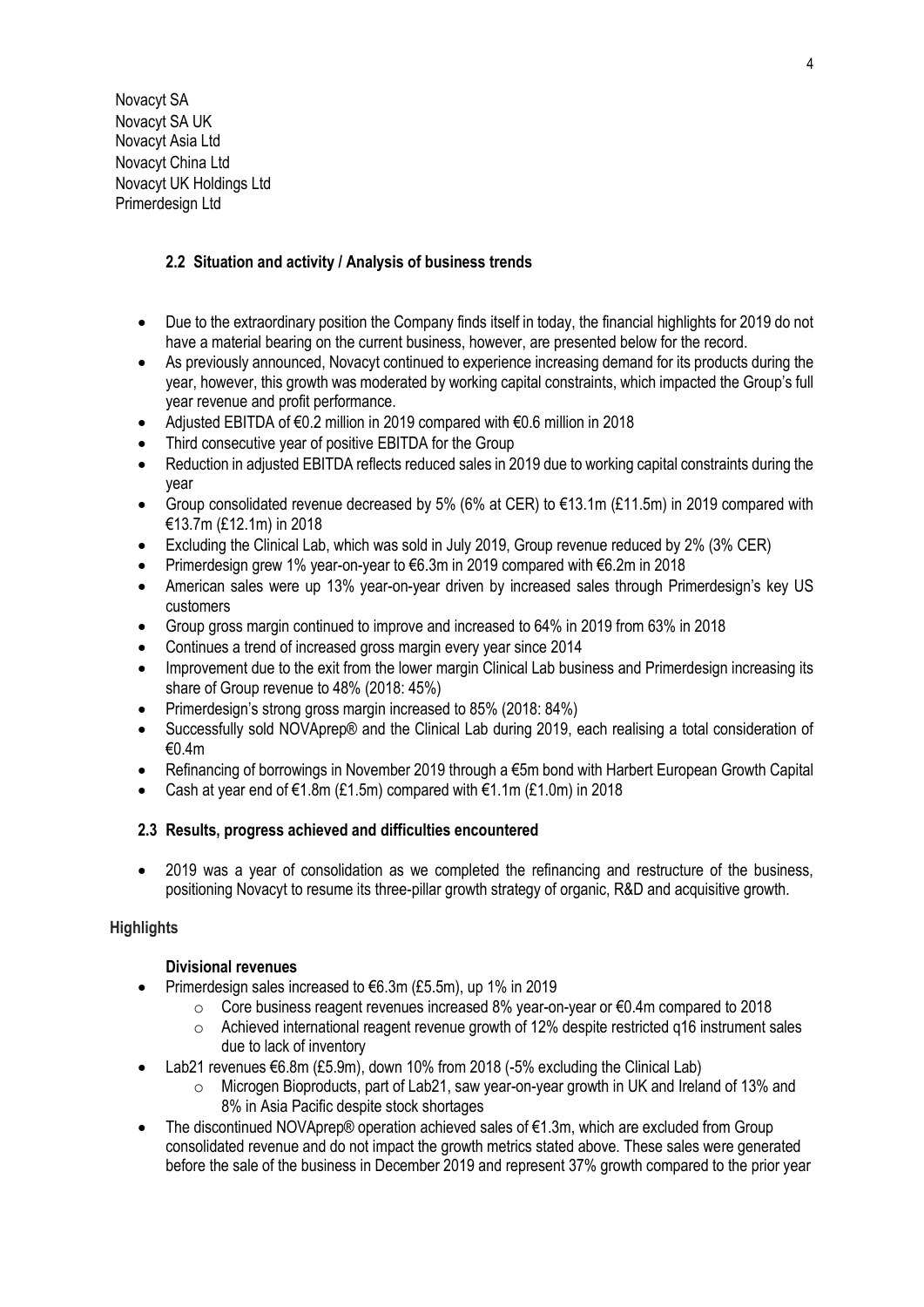#### **Operational highlights**

- Launched next generation genesig® g32 gPCR molecular testing instrument, to complement the already revenue generating genesig® q16 instrument
- Developed and launched a new molecular multiplex test to identify 37 respiratory pathogens for the US market
- Expansion of assay development contract with Immunexpress

### Harbert European Growth Capital "HEGC" financing (November 2019)

Novacyt entered into a €5.0 million secured loan in November 2019. The €5.0million HEGC secured term loan is repayable over 48 months with an intital 12 month interest-only period followed by 36 equal monthly payments of interest and capital. Key features of the loan are:

- Interest is fixed at 11% per annum throughout the four-year term
- HEGC is granted warrants over 6,017,192 ordinary shares (8.5% of the principal loan amount) with a conversion price of €0.0698 each, representing a 5% discount on the volume weighted average price ("VWAP") of the ten trading days prior to completion, exercisable for a period of 7 years from completion
- HEGC have taken a first ranking charge over the assets of the UK businesses with a pledge over Novacyt
- Novacyt may pay back the loan in full at any time during the 48 months

# **2.4 Foreseeable change in the Company's position and future prospects**

The Primerdesign and Lab21 businesses started the year strongly, with an order book significantly higher than the beginning of 2019 and with working capital to fully restore the Group's supply chain through the first half of 2020.

In early January 2020, Novacyt commenced the development of a new test in response to the emerging novel coronavirus (COVID-19) threat emerging from China. Primerdesign launched its test in late January 2020 to become one of the world's first molecular tests for the SARS-CoV-2 virus. The test was the first to achieve CE-IVD status and was subsequently approved for emergency use by the US Food and Drug Administration, the World Health Organisation and other regulatory bodies. The Company quickly established the need to develop significant manufacturing capacity and today has eight dedicated manufacturing sites capable of producing COVID-19 tests at an output rate of more than ten million tests per month, which Novacyt expects to achieve from June 2020 onwards. Through its investment in raw materials and manufacturing, the Company is now in a position to service significant and expected growth in demand for its COVID-19 test.

Sales, orders and commitments to purchase the test since the initial launch have significantly exceeded expectations and have been transformational for the Group; all indications are that the positive financial effects of this will continue. This is additional revenue to Novacyt's other operations at Primerdesign and Lab21 Products. The Directors believe the significant demand for the Company's COVID-19 test will continue through to the end of the year, and may extend well into 2021, as the global demand for COVID-19 testing continues to increase. Further revenues are also expected from the launch of the Company's COVID-19 related products described later, which include the Exsig™ Direct extraction reagent and mobile COVID-19 testing.

In addition, the Directors believe the successful development, launch and sale of the COVID-19 test will have a positive, long-term effect on the business. As well as reinforcing the expertise within the business, the Company now has a new and significantly increased base of global customers. The Company is already experiencing increased demand for its B2B molecular design and development capabilities and the Board believes these opportunities will extend to Novacyt's extensive product portfolio.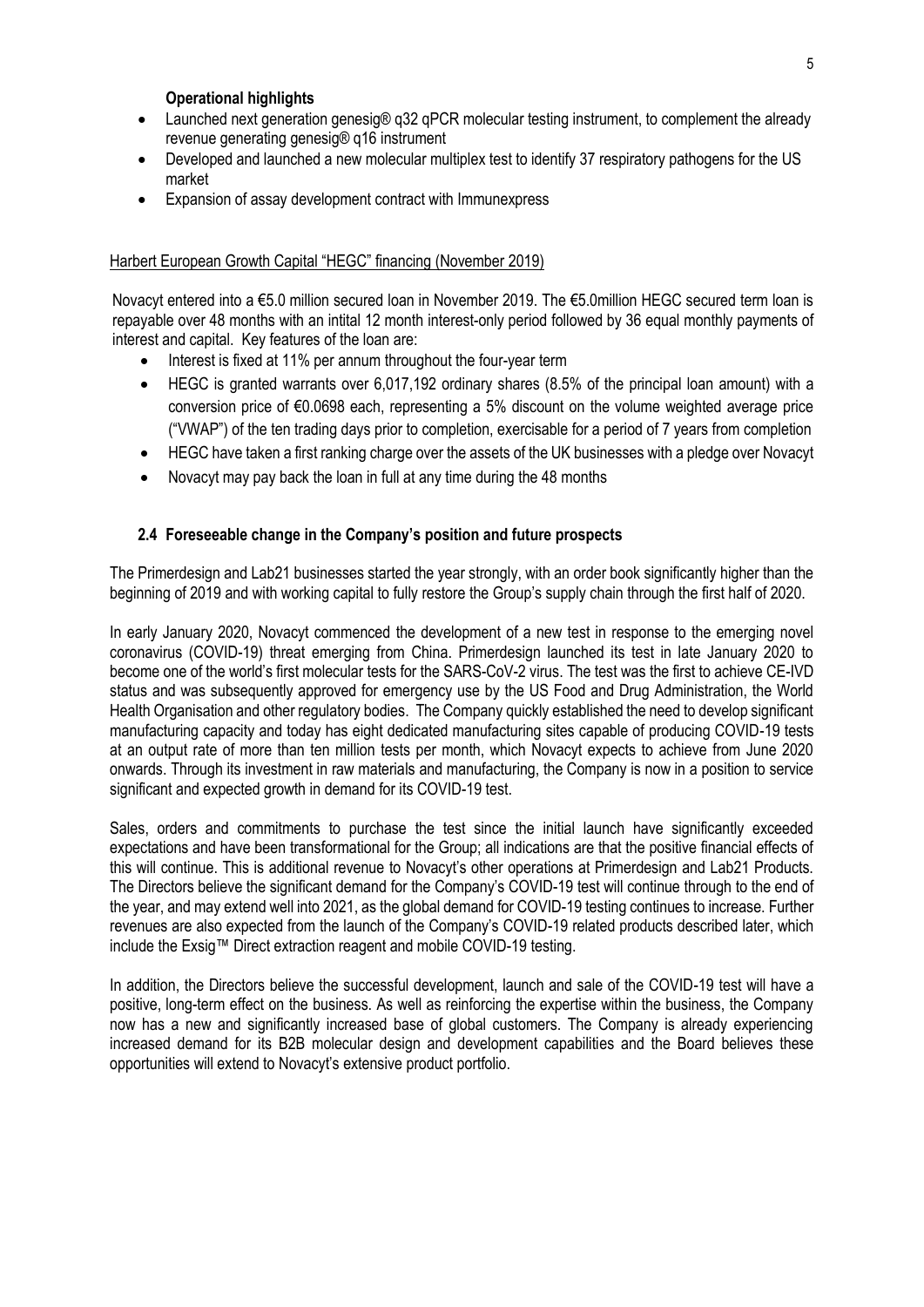#### **2.5 Business activity in the year ended 31 December 2019**

| Amounts in '000 € | Corporate &<br>Cytology  | Corporate &<br><b>Diagnostics</b> | <b>Molecular</b><br><b>Products</b> | <b>Total</b> |
|-------------------|--------------------------|-----------------------------------|-------------------------------------|--------------|
| Geographical area |                          |                                   |                                     |              |
| Africa            | $\overline{\phantom{0}}$ | 639                               | 356                                 | 995          |
| Europe            | $\overline{a}$           | 2,809                             | 2,676                               | 5,485        |
| Asia-Pacific      | $\overline{\phantom{a}}$ | 1,744                             | 812                                 | 2,556        |
| America           | $\overline{\phantom{a}}$ | 738                               | 1,934                               | 2,672        |
| Middle East       | -                        | 845                               | 528                                 | 1,373        |
| Revenue           | $\blacksquare$           | 6,775                             | 6,306                               | 13,081       |

#### **2.6 Research and development activity**

#### **Developments in the field of Molecular testing:**

In May 2019, Primerdesign launched its next generation genesig® g32 gPCR molecular testing instrument ("g32"). As stated at the time of AIM IPO, Novacyt has utilised some of the funds to focus on product development, and the q32 is a direct result of this investment. The q32 is a larger genesig® real-time qPCR instrument, which provides customers with a faster and higher throughput solution for Novacyt's genesig® real-time PCR kits. The q32 complements the smaller, portable genesig® q16 instrument ("q16"), which is used in laboratories and the field, and provides customers with an alternative instrument when faced with multiple terrain and off-site testing challenges

The q32 provides test results within 60 minutes using genesig® kits, making it one of the fastest qPCR instruments on the market due to its rapid heating and cooling capabilities and unique lid design. Like the q16, the q32 is robust and, therefore, highly reliable. It allows the analysis of up to 32 patient samples in tube or strip format, using fluorescence detection technologies. The q32 software also allows users to experience a quick and easy operation for all genesig® kit applications with a straightforward setup process.

During the year, Primerdesign also completed the design and development of the molecular respiratory panel based on a 384 well plate format for use by its North American business partner in their CLIA approved diagnostic testing laboratory network. Primerdesign designed the multiplex test to identify 37 respiratory pathogens, which makes it one of the most comprehensive respiratory panels available in the market today. In addition to identifying a large number of respiratory disease pathogens, the new diagnostic product was designed with proprietary freeze-drying technology to stabilise the product to optimise its ease of use and performance.

Primerdesign will supply this product under a five-year manufacturing agreement as its partner launches the new respiratory panel in the US market through its own clinical testing laboratories to provide a Laboratory Developed Diagnostic Test ("LDT") result for its customers.

This development marked a significant step forward in the Group's B2B strategy by providing our North American business partner with the opportunity to serve the significant demand for the US seasonal respiratory testing market, which typically runs from September to April. It also demonstrated the increasing capability of Novacyt's R&D team as it broadens its product portfolio and builds the skills to develop more complex products. The rapid development of this new multiplex molecular diagnostic panel shows the power of our integrated research, development and commercialisation team.

#### **2.7 Polluting or dangerous activities**

None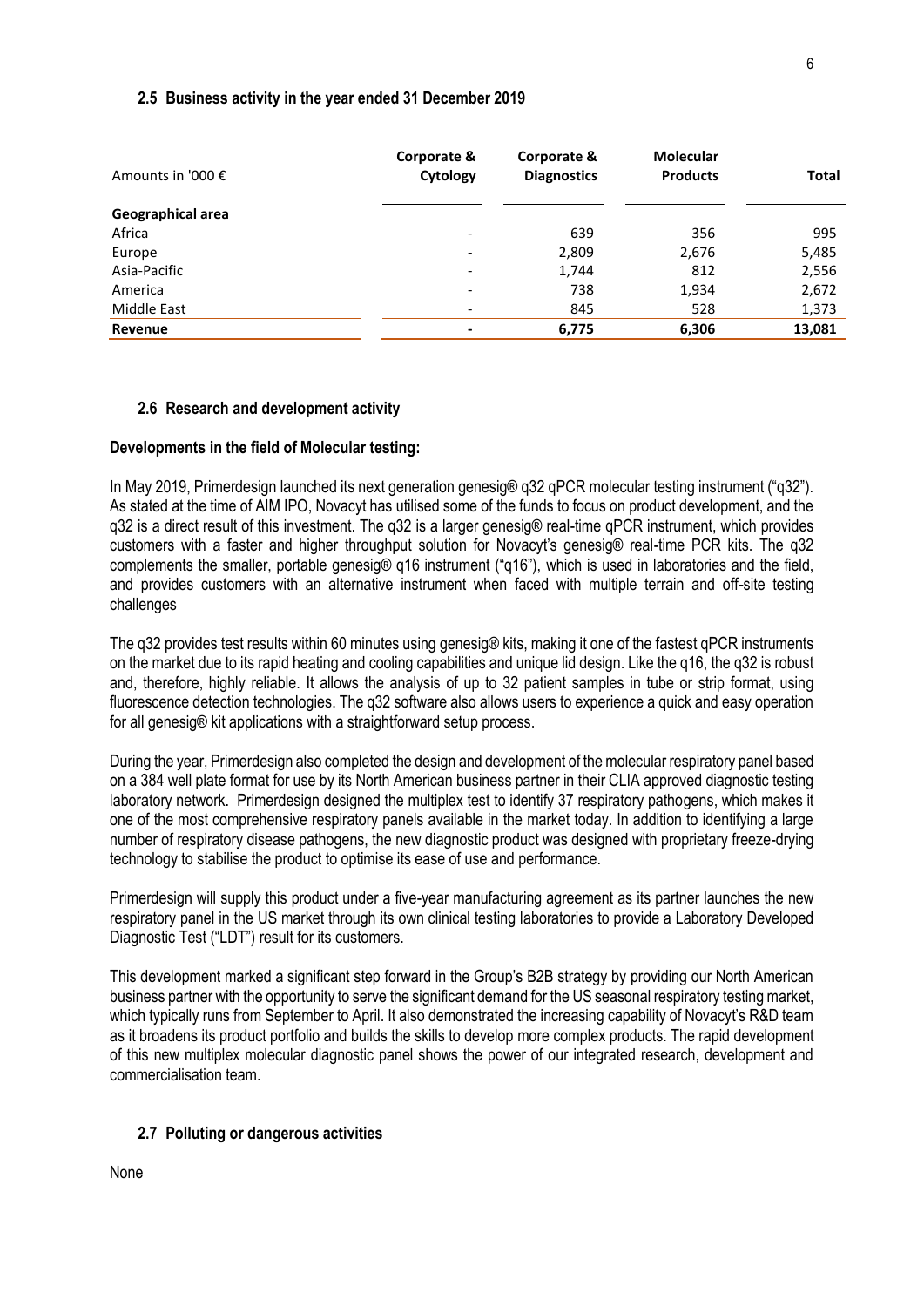#### **2.8 Main risks and uncertainties facing the Company and management of financial risks**

The directors have, at the time of approving the financial statements, a reasonable expectation that the Company has adequate resources to continue in operational existence for the foreseeable future. Thus, they adopt the going concern basis of accounting in preparing the financial statements.

The going concern model covers the period up to and including April 2021. In making this assessment the Directors have considered the following elements:

- the working capital requirements of the business;
- a positive cash balance at 31 December 2019 of €1,805,000;
- the repayment of the current bond borrowings according to the agreed repayment schedules;
- the financing cash inflow relating to the exercise of warrants in Q1 2020;
- a payment of the first tranche of the LTIP that commenced in November 2017;
- increased operating cash inflows generated by the Covid-19 pandemic:

The forecast prepared by the company shows that it is able to cover its cash needs during the financial year 2020 and until April 2021 without the raising of any further bank or other financing facility.

The Group's main financial liabilities are loans, as well as trade and other payables. Their main purpose is to finance operating activities.

Loans, trade and other receivables, and cash and cash equivalents held by the Group are generated by operating activities.

Currency risk

The Group has significant operations in the United Kingdom, where its main subsidiaries are located. Nevertheless, its funding is denominated primarily in euros.

Credit risk

Credit risk is the risk of financial loss, following the failure by a third party to honour its commitment to repay a debt. The Group is exposed to credit risk due to its operating activities (mainly through trade receivables) and through deposits with banks.

The Group's exposure to credit risk is represented by the risk of counterparty default: maximum exposure is equal to the carrying amount of these instruments.

At this stage, it is not yet clear how Brexit will affect trading, corporate taxation, free movement of persons and regulatory aspects in the United Kingdom. The tax implications, depending on the outcome of ongoing negotiations between the European Union and the United Kingdom, are unknown at this stage. At the time of writing, Novacyt does not foresee any significant impact on the business. The Board of Directors continues to monitor developments in terms of impacts on market, operational, legal and financial risks, and will implement any corrective actions that may be necessary.

Liquidity risk

Since its creation, the Group has financed its growth by successive capital increases, loans, grants and public aid for innovation, and the reimbursement of research tax credit receivables.

To overcome limits in its capacity to self-finance its growth, the Group has been required to seek other sources of funding, notably through capital increases.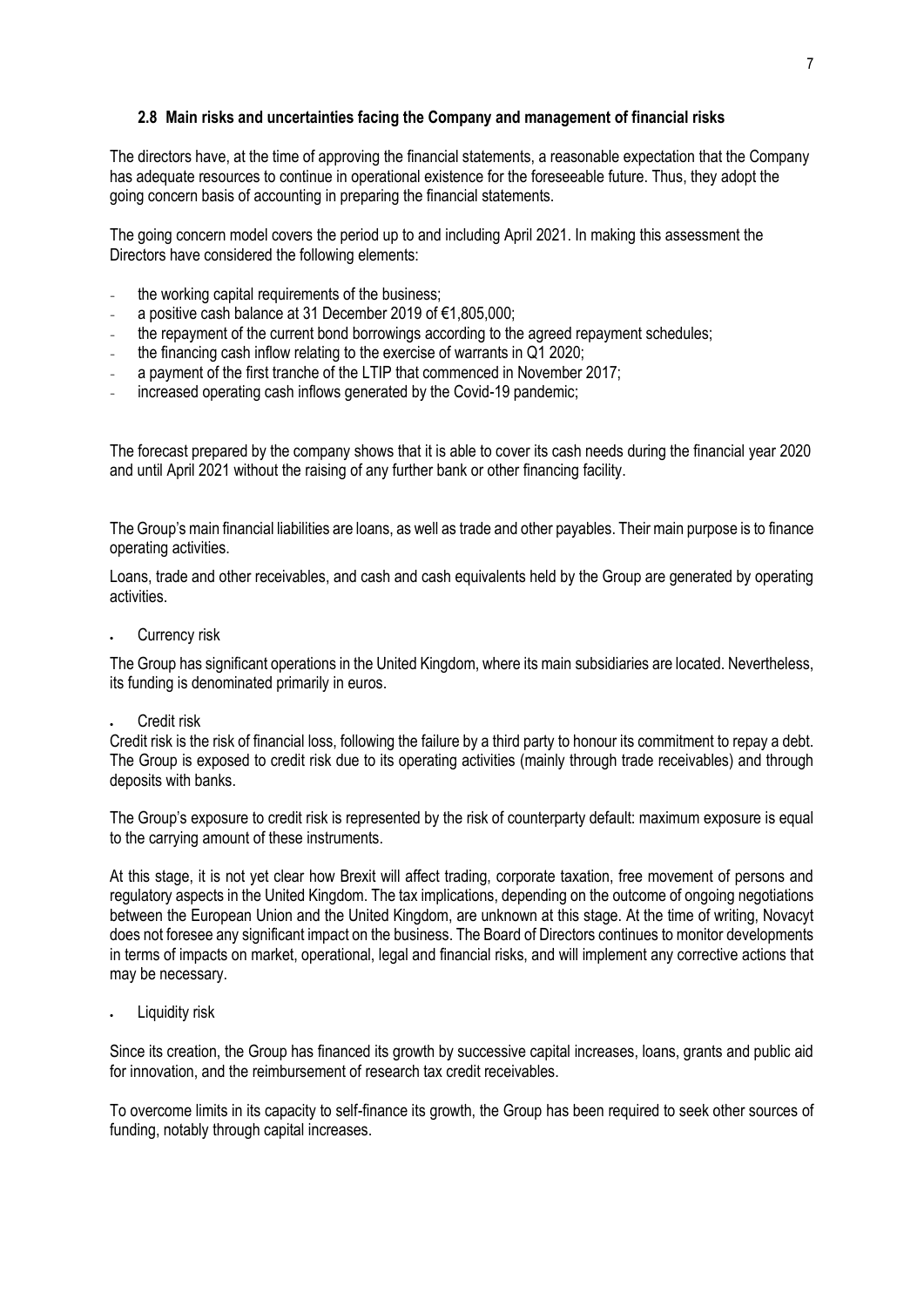The Group may fail to obtain additional capital when it needs it, or such capital may not be available on acceptable financial terms for the Group.

The occurrence of one or more of these risks could have an adverse effect on the Group's business, financial position, earnings, growth and prospects.

# **2.9 Significant events occurring between the reporting date and the date of this report**

During January and February 2020 Novacyt's share price increased to over €2 per share, a key contributing factor being the launch of a Covid-19 diagnostic test kit by Primerdesign. This share price increase resulted in all remaining warrant holders exercising their warrants which gave rise to a net cash inflow of €2,400,000 into the business and the warrant overhang has now been removed completely.

# **2.10 Existing branches**

Novacyt SA has a branch in the UK called Novacyt SA UK

# **3. REPORT ON CORPORATE GOVERNANCE**

### **3.1 List of offices**

Pursuant to the provisions of Article L. 225-102-1 of the French Commercial Code, we list below all the offices and functions exercised in any company by each of the Company's corporate officers during the financial year.

| <b>NAME</b>                    | <b>POSITION</b>                                  | <b>STARTING DATE OF TERM</b> | <b>EXPIRY DATE OF TERM</b> |  |  |  |
|--------------------------------|--------------------------------------------------|------------------------------|----------------------------|--|--|--|
| <b>Chief Executive Officer</b> |                                                  |                              |                            |  |  |  |
| <b>Graham MULLIS</b>           | <b>Chief Executive Officer</b>                   | 13 June 2014                 | 2020 General Meeting       |  |  |  |
|                                |                                                  | <b>BOARD OF DIRECTORS</b>    |                            |  |  |  |
| <b>James WAKEFIELD</b>         | Chairman and member of<br>the Board of Directors | 13 June 2014                 | 2020 General Meeting       |  |  |  |
| <b>Graham MULLIS</b>           | Member of the Board of<br><b>Directors</b>       | 13 June 2014                 | 2020 General Meeting       |  |  |  |
| Jean-Pierre CRINELLI           | Member of the Board of<br><b>Directors</b>       | 11 June 2019                 | 2021 General Meeting       |  |  |  |
| <b>Andrew HEATH</b>            | Member of the Board of<br><b>Directors</b>       | 11 June 2019                 | 2021 General Meeting       |  |  |  |
| <b>Anthony DYER</b>            | Member of the Board of<br><b>Directors</b>       | 27 June 2017                 | 2020 General Meeting       |  |  |  |
| <b>Juliet THOMPSON</b>         | Member of the Board of<br><b>Directors</b>       | 27 June 2017                 | 2020 General Meeting       |  |  |  |
| <b>Ed SNAPE</b>                | Member of the Board of<br>Directors              | 27 October 2014              | 2020 General Meeting       |  |  |  |

The offices and duties held and performed by corporate officers in other companies during the 2019 financial year were as follows:

- James Wakefield is also:
	- o Director of Sparsholt Services Ltd;
	- o Director of Westbridge Fund Managers Ltd;
	- o Director of Promedics Orthopaedics Ltd;
	- o Director of Yorkmarsh Ltd;
	- o Director of Westbridge SME Fund GP Ltd;
	- o Director of Westbridge SME Fund FPLP GP Ltd;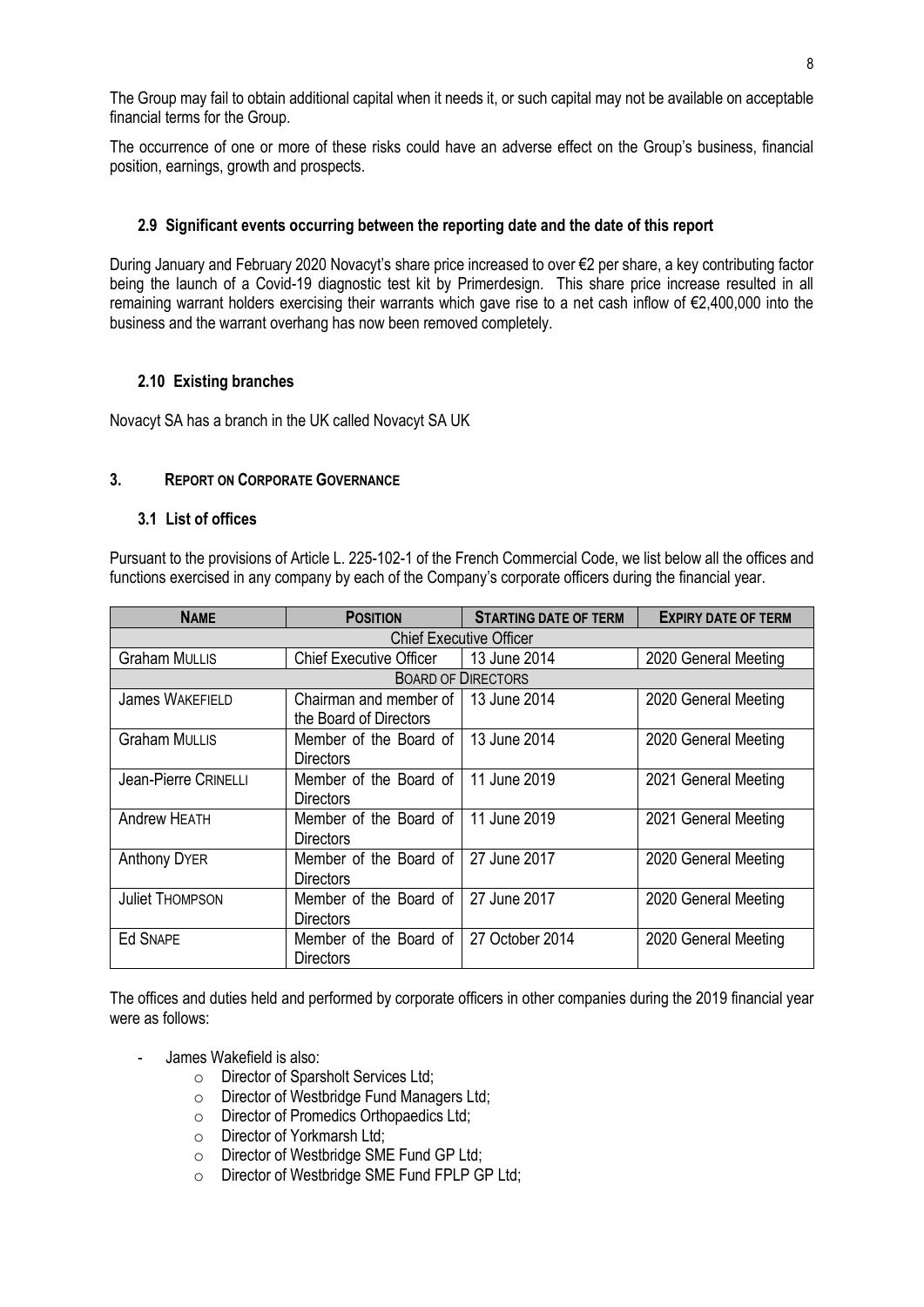- o Director of Westbridge GP1 Ltd;
- o Director of Westbridge GP2 Ltd;
- o Director of Enterprise Fund (General Partner Wales) Ltd;
- o Director of DB Systems Holdings Ltd;
- o Director of AM Healthcare Group Ltd;
- o Director of Westbridge (AJM) Nominees Ltd;
- o Director of The Keyholding Company Ltd;
- o Director of Ravel 123 Ltd;
- Graham Mullis is also:
	- o LLP designated member of Optivue LLP;
	- o Director of MC8 Consultants Ltd;
	- o Director of Lab 21 Healthcare;
	- o Director of Microgen Bioproducts;
	- o Director of Biotec Laboratories;
	- o Director of Primer Design Ltd;
	- o Director of Novacyt Asia Ltd;
	- o Director of Novacyt China Ltd;
	- o Director of Lab21 Ltd;
	- o Director of Novacyt Uk Holding Ltd
- Jean-Pierre Crinelli is also:
	- o Chairman of Pathinvest;
- Andrew Heath is also:
	- o Deputy Chairman of Oxford Biomedica Plc;
- Ed Snape:
	- o None.
- Juliet Thompson is also:
	- o Director of Vectura Group Plc;
	- o Director of GI Dynamics Inc;
- Anthony Dyer is also:
	- o Director of Primerdesign Ltd;
	- o Director of Biotec Laboratories Ltd;
	- o Director of Lab21 Healthcare Ltd;
	- o Director of Microgen Bioproducts Ltd;
	- o Director of Novacyt Asia Ltd.
	- o Director of Lab21 Ltd;
	- o Director of Novacyt Uk Holding Ltd

During this general meeting, the following mandates expire:

- Graham MULLIS (Chief Executive Officer)
- James WAKEFIED (President and member of the Board of Directors)
- Anthony DYER (Member of the Board of Directors)
- Juliet THOMPSON (Member of the Board of Directors)
- Ed SNAPE (Member of the Board of Directors)

We suggest that you renew all of these mandates for a period of three (3) years, ending at the end of the general meeting which will be called to approve the accounts for the year ended December 31, 2022.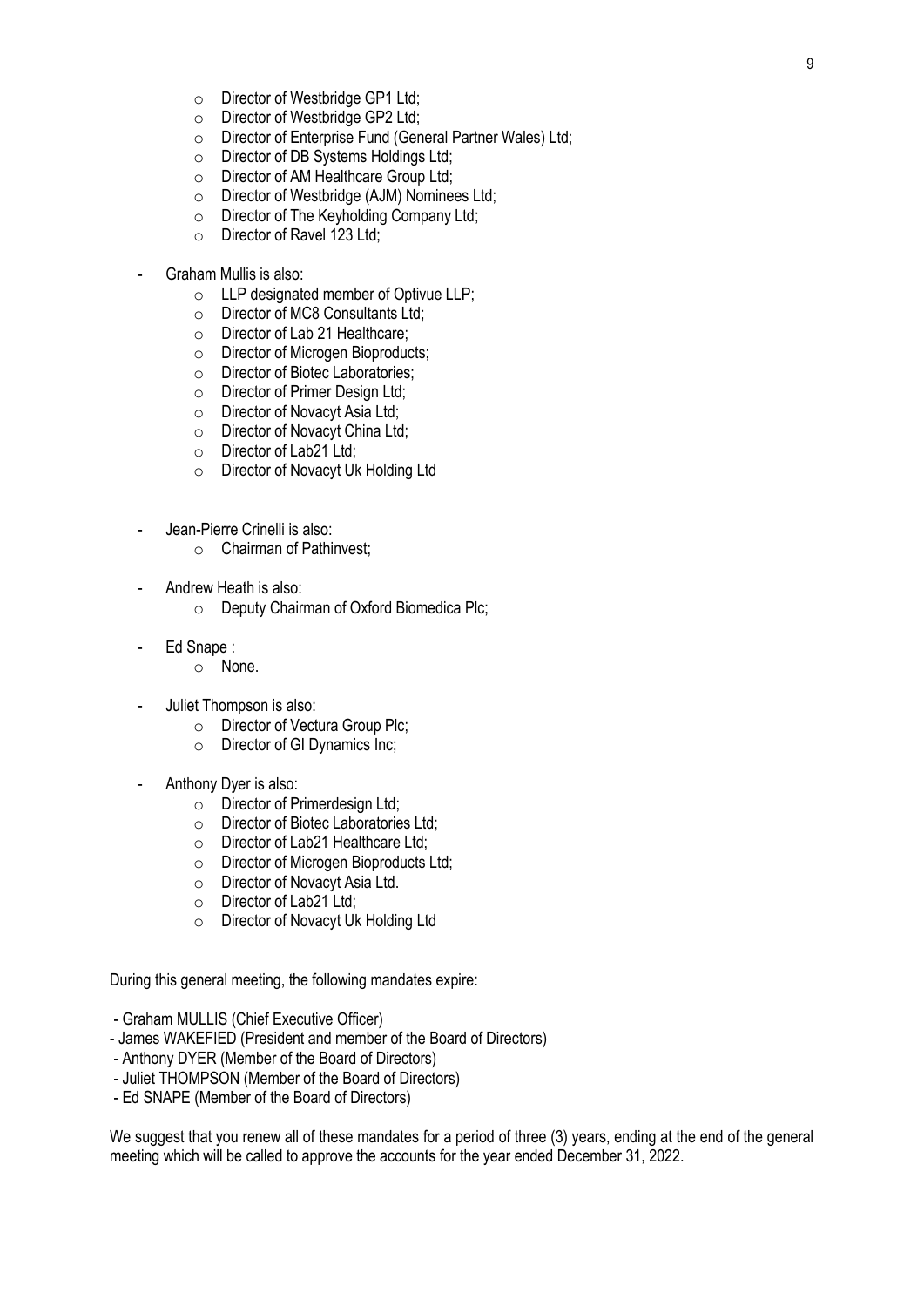# **3.2 Agreements concluded between a significant officer or shareholder and a subsidiary**

Pursuant to the provisions of paragraph 2 of Article L. 225-37-4, of the French Commercial Code, we confirm that no agreements were entered into, directly or by an intermediary, between the Chief Executive Officer, one of the executive directors, one of the directors or one of the shareholders owning a fraction of the voting rights greater than 10% and a subsidiary of which the Company holds, directly or indirectly, more than half of the capital, during the year ended December 2019.

# **3.3 Report on delegations of authority concerning capital increases and changes in share capital during the year ended 31 December 2019**

# **3.3.1 Report on delegations of authority concerning capital increases**

In accordance with the provisions of Article L. 225-100 of the French Commercial Code, we list below the current delegations of authority or powers granted by the General Meeting to the Board of Directors pursuant to the provisions of Articles L. 225-129-1 and L. 225-129-2 of the said Code:

| <b>DATE OF GENERAL</b><br><b>MEFTING</b>                                 | NATURE OF DELEGATION                                                                                                                                                                                                                                                                                                  | DURATION OF DELEGATION                                                                                                                                                | DATE AND TERMS OF USE<br>BY THE BOARD OF<br><b>DIRECTORS</b> |
|--------------------------------------------------------------------------|-----------------------------------------------------------------------------------------------------------------------------------------------------------------------------------------------------------------------------------------------------------------------------------------------------------------------|-----------------------------------------------------------------------------------------------------------------------------------------------------------------------|--------------------------------------------------------------|
| Extraordinary<br>General<br>Meeting of 11 June 2019<br>(14th resolution) | Delegation of authority<br>granted to the Board of<br>Directors to issue<br>ordinary shares of the<br>and/or<br>Company<br>securities giving access<br>to the Company's capital,<br>cancellation<br>with<br>of<br>shareholders' preferential<br>subscription rights<br><i>in</i><br>favour of a category of<br>person | 26 months; terminated<br>the delegation of authority<br>granted under the 3rd<br>resolution<br>of<br>the<br>Extraordinary<br>General<br>Meeting of 5 December<br>2016 | None                                                         |

# **3.3.2 Change in capital during the year ended 31 December 2019**

The share capital of the Company changed during 2019.

As of 31 December 2019, the share capital amounted to €3,872,983.60 and consisted of 58,094,754 shares with a par value of 1/15th of a euro each.

# **4. EMPLOYEE SHAREHOLDINGS**

In accordance with the provisions of Article L. 225-102 of the French Commercial Code, we inform you that no savings plan has been established for the Company's employees.

As of 31 December 2019, employees held 0% of the Company's capital.

# **5. SUBSIDIARIES AND INVESTMENTS**

**5.1 Acquisition of significant holdings in companies having their head office in France or takeovers of such companies**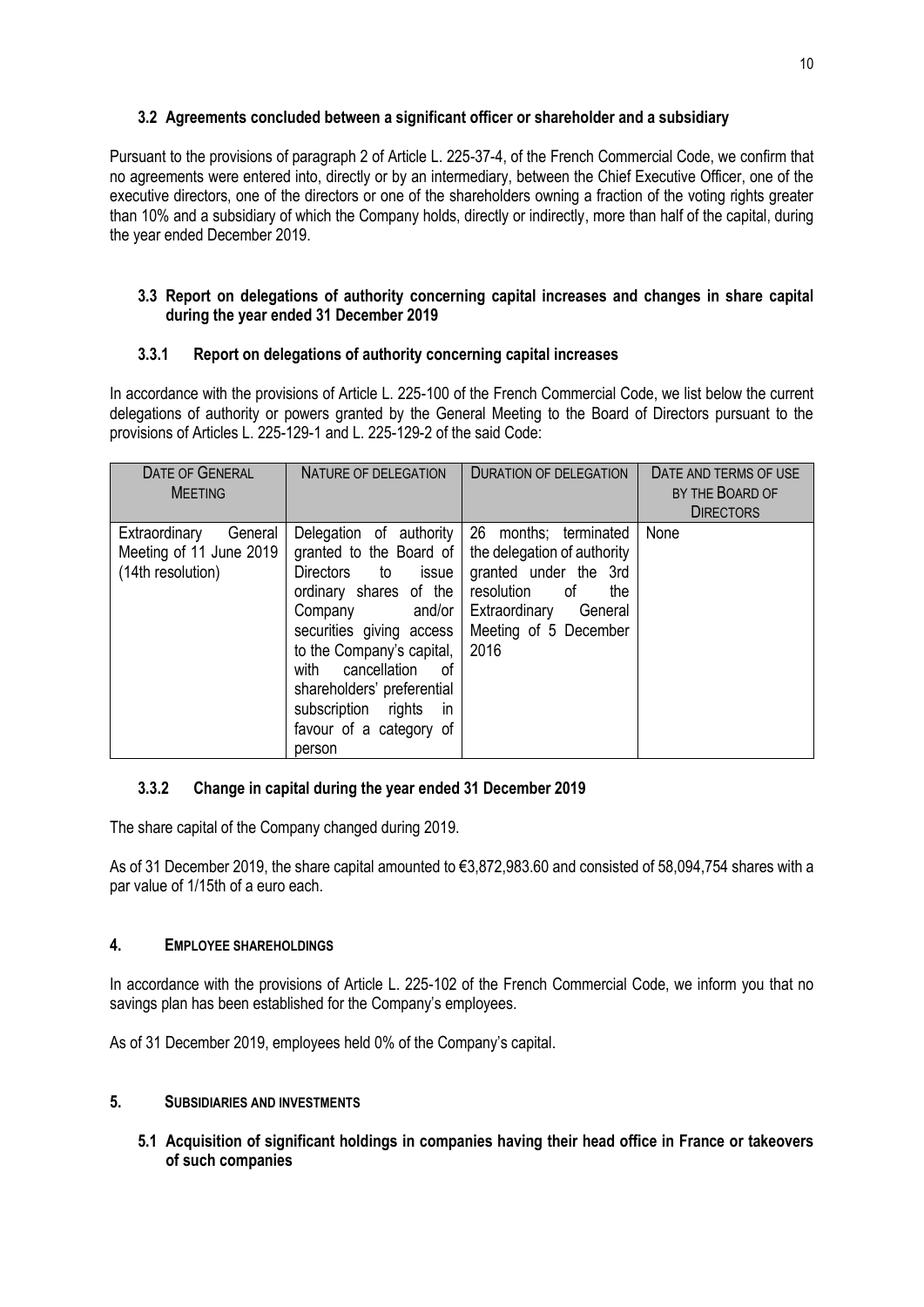In accordance with Article L. 233-6 of the French Commercial Code, we inform you that the Company did not acquire any new shareholdings in a company whose registered office is in the French Republic during the 2019 financial year.

# **5.2 Alienation of shares taken to regularise cross shareholdings**

None

### **5.3 Breakdown of share capital and treasury shares**

#### Breakdown of share capital

In accordance with the provisions of Article L. 233-13 of the French Commercial Code and taking into account the information received in application of Articles L. 233-7 and L. 233-12 of the said Code, we hereby disclose the identity of shareholders holding, directly or indirectly, more than one-twentieth, one-tenth, three-twentieths, onefifth, one-quarter, one-third, one-half, two-thirds, eighteen-twentieths or nineteen-twentieths of voting rights at the General Meetings of the Company as of 31 December 2019:

This is based on the CMCIC register as at 31 December 2019.

| Name                     | NUMBER OF<br><b>SHARES</b> | % OF CAPITAL | % OF VOTING RIGHTS |
|--------------------------|----------------------------|--------------|--------------------|
| $\overline{\phantom{0}}$ | $\overline{a}$             | -            | -                  |

Information on treasury shares:

In accordance with the provisions of paragraph 2 of Article L. 225-211 of the French Commercial Code, we hereby disclose share purchases:

- Intended to be attributed to employees as part of employee incentive plans: none;
- A liquidity agreement has been concluded with Invest Securities to facilitate the trading of our securities on Euronext Growth and to promote the liquidity of the Company's securities.

In 2019, the Company carried out the following transactions on its own shares:

- Number of shares held on 1 January 2019: 99.499:
- Purchases made during the financial year under the liquidity contract: 139,407;
- Average price of purchases: 0.17412 euros;
- Sales made during the financial year under the liquidity contract: 175,379;
- Average price of sales: 0.16095 euros
- Number of shares held as of 31 December 2019: 64,016.

#### **6. Information about payment terms of suppliers and customers**

In application of Articles L. 441-6-1 and D. 441-4 of the French Commercial Code, we hereby provide you with the mandatory information on the payment terms of our suppliers (in thousands of euros):

The figures below include VAT.

| Information on payment   Not due |     | $X < 30$ days | $X < 60$ days | $X > 60$ days | Total |
|----------------------------------|-----|---------------|---------------|---------------|-------|
| terms                            |     |               |               |               |       |
| Trade payables as of $31$        | 159 | 98            | 257           | 702           | 1,216 |
| December 2018                    |     |               |               |               |       |
| Trade payables as of $31$   175  |     | 36            | 48            | 435           | 684   |
| December 2019                    |     |               |               |               |       |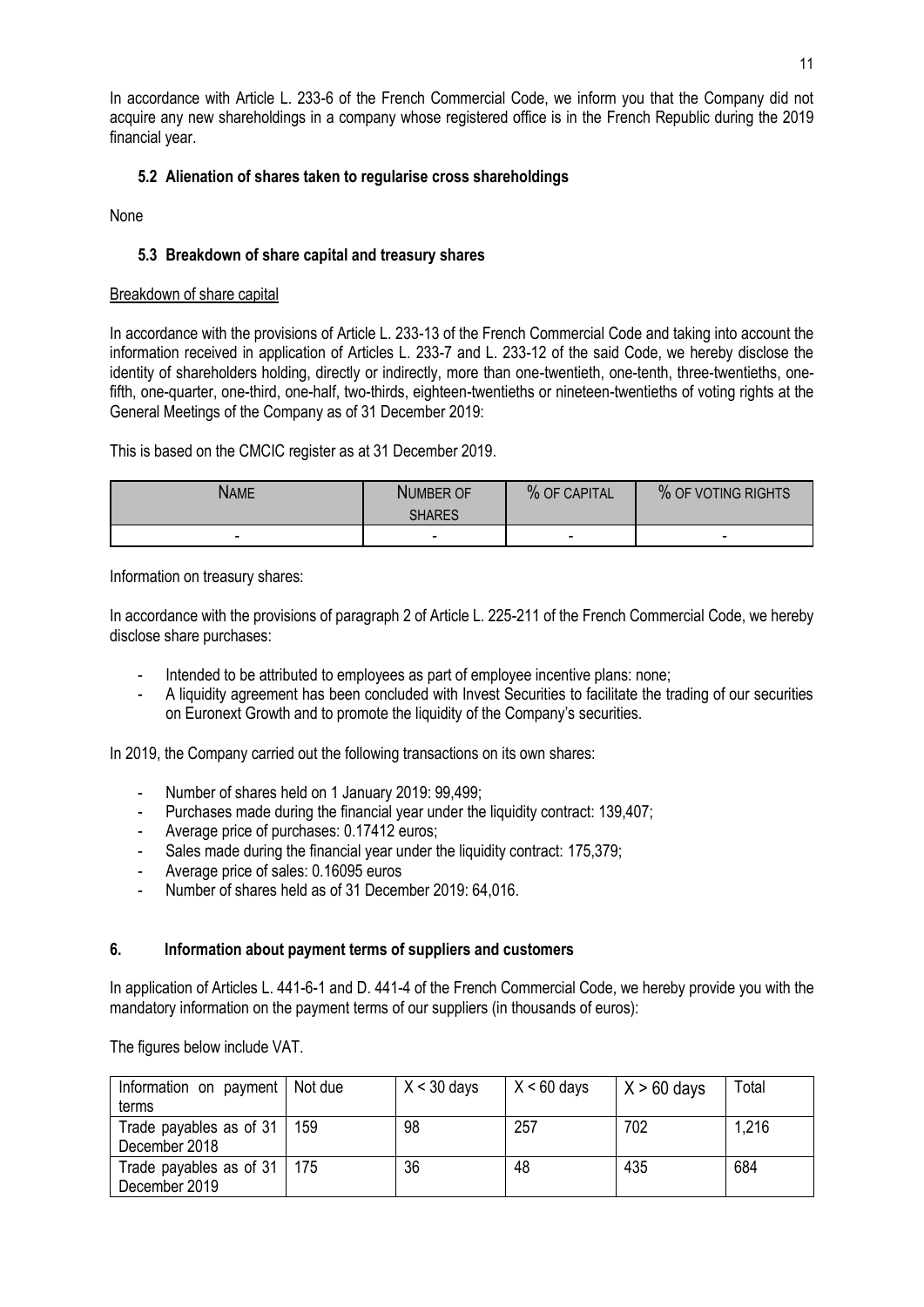In application of Articles L. 441-6-1 and D. 441-4 of the French Commercial Code, we hereby provide you with the mandatory information on the payment terms of our customers (in thousands of euros):

The figures below include VAT.

| Information on payment   Not due<br>terms        | $X < 30$ days | $X < 60$ days | $X > 60$ days | Total |
|--------------------------------------------------|---------------|---------------|---------------|-------|
| Trade receivable as of 31   105<br>December 2018 | 104           | 50            | 50            | 309   |
| Trade receivable as of 31   4<br>December 2019   |               |               |               |       |

### **7. Amount of dividends paid during the last three years**

The Company has not paid any dividends in the last three years.

### **8. Transactions by senior managers on their shares**

Pursuant to the provisions of Articles 223-22 A and 223-26 of the AMF General Regulation, we hereby disclose transactions carried out by senior managers and their relatives on the Company's shares during the financial year:

# None

#### **9. Table of results over the past five years**

The table below sets out the results of the last five financial years required pursuant to paragraph 2 of Article R. 225-102 of the French Commercial Code.

| <b>COMPANY: NOVACYT SA</b>                                                                           |           | <b>YEAR</b><br><b>ENDED:</b> | 31 December<br>2019 |            |            |
|------------------------------------------------------------------------------------------------------|-----------|------------------------------|---------------------|------------|------------|
| RESULTS (AND OTHER CHARACTERISTIC ITEMS) OF THE COMPANY DURING THE LAST FIVE YEARS                   |           |                              |                     |            |            |
| <b>NATURE OF INDICATIONS</b>                                                                         | 2015      | 2016                         | 2017                | 2018       | 2019       |
| End-of-year capital                                                                                  |           |                              |                     |            |            |
| . Share                                                                                              | 479,281   | 1,161,134                    | 2,510,956           | 2,510,956  | 3,872,984  |
| . Number of ordinary shares in                                                                       | 7,189,213 | 17,417,013                   | 37,664,341          | 37,664,342 | 58,094,754 |
| . Number of (non-voting) preference shares in circulation<br>. Maximum number of future shares to be |           |                              |                     |            |            |
| . by conversion of                                                                                   |           |                              |                     |            |            |
| . by exercise of                                                                                     |           |                              |                     |            |            |
|                                                                                                      |           |                              |                     |            |            |
| Operations and results of the year                                                                   |           |                              |                     |            |            |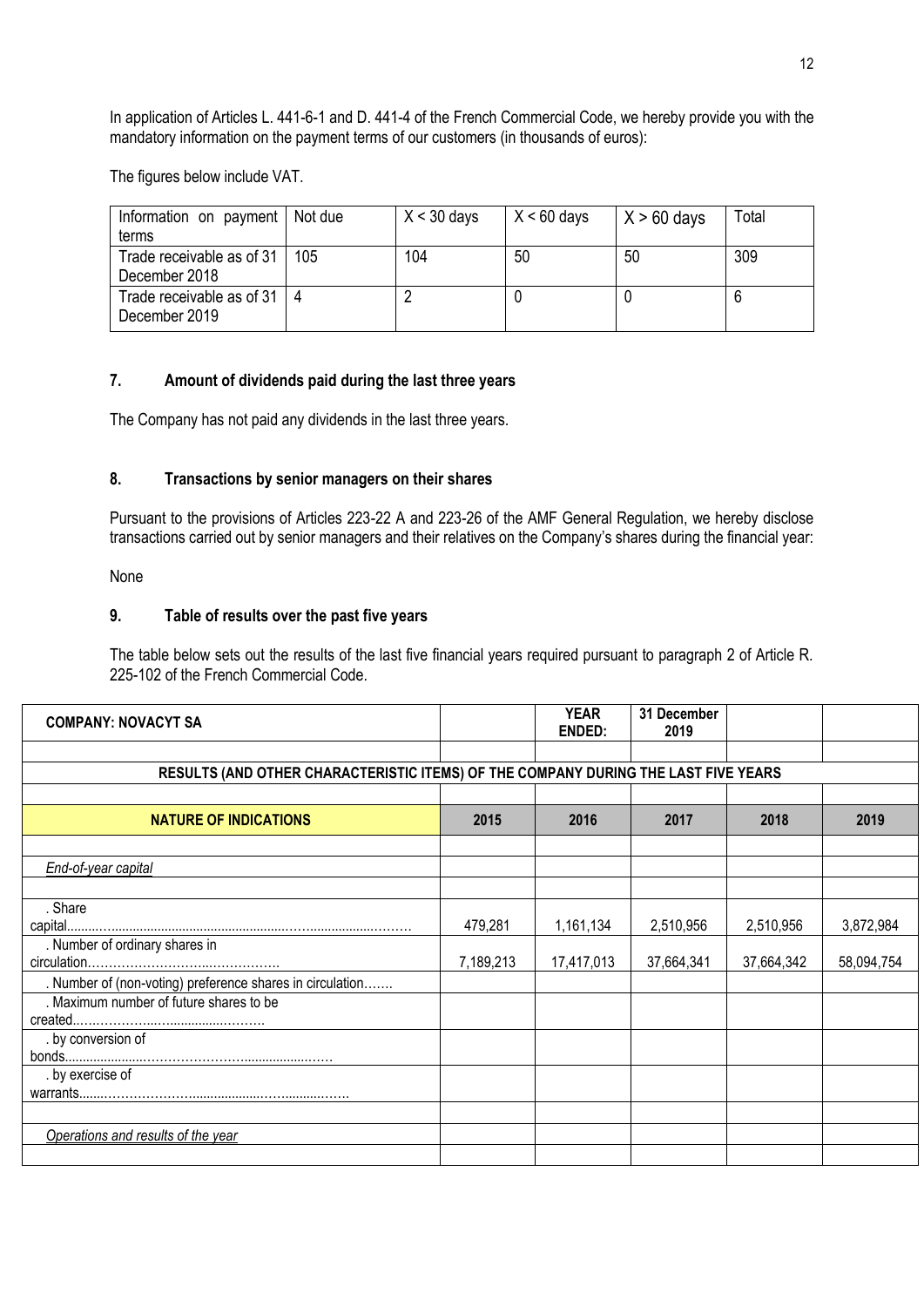| . Revenue excluding                                        |                 |                |                   |                |                 |
|------------------------------------------------------------|-----------------|----------------|-------------------|----------------|-----------------|
|                                                            | 1,238,952       | 1,466,480      | 1,896,430         | 1,422,706      | 1,755,342       |
| . Income before tax, employee profit sharing and           |                 |                |                   |                |                 |
| depreciation, amortisation and                             |                 |                |                   |                |                 |
|                                                            | < 2,933,361     | < 4.541.034 >  | $<$ 4,528,852>    | $<$ 4,333,568> | $<$ 23,743,116> |
|                                                            | < 148,268       | $<$ 208,365>   | $<$ 123,486>      | $<$ 91,134 $>$ | <0>             |
| . Employee profit-sharing due for the year                 |                 |                |                   |                |                 |
| . Income after tax, employee profit sharing and            |                 |                |                   |                |                 |
| depreciation, amortisation and                             |                 |                |                   |                |                 |
|                                                            | $<$ 12,755,279> | $<$ 9,772,595> | $<$ 6,166,131 $>$ | $<$ 5,906,469> | < 7,045,325     |
| . Result distributed for the                               |                 |                |                   |                |                 |
|                                                            |                 |                |                   |                |                 |
|                                                            |                 |                |                   |                |                 |
| Earnings per share                                         |                 |                |                   |                |                 |
|                                                            |                 |                |                   |                |                 |
| . Income after tax and employee profit sharing, but before |                 |                |                   |                |                 |
| depreciation, amortisation and                             |                 |                |                   |                |                 |
|                                                            | < 0.39          | < 0.25         | < 0.12            | < 0.12         | < 0.41          |
| . Income after tax, employee profit sharing and            |                 |                |                   |                |                 |
| depreciation, amortisation and                             |                 |                |                   |                |                 |
|                                                            | <1,77>          | < 0.56         | < 0.27            | < 0.16         | < 0.12          |
| . Dividend paid on each                                    |                 |                |                   |                |                 |
|                                                            |                 |                |                   |                |                 |
|                                                            |                 |                |                   |                |                 |
| Employees                                                  |                 |                |                   |                |                 |
|                                                            |                 |                |                   |                |                 |
| . Average number of employees during the year              | 9               | 9              | 6                 | 4              | 4               |
|                                                            | 810,121         | 654,166        | 490,159           | 427,188        | 353,764         |
| . Amount of employee benefits paid in the year             |                 |                |                   |                |                 |
| (social security, social                                   |                 |                |                   |                |                 |
|                                                            | 335,553         | 276,130        | 185,546           | 159,314        | 138,506         |
|                                                            |                 |                |                   |                |                 |
|                                                            |                 |                |                   |                |                 |

13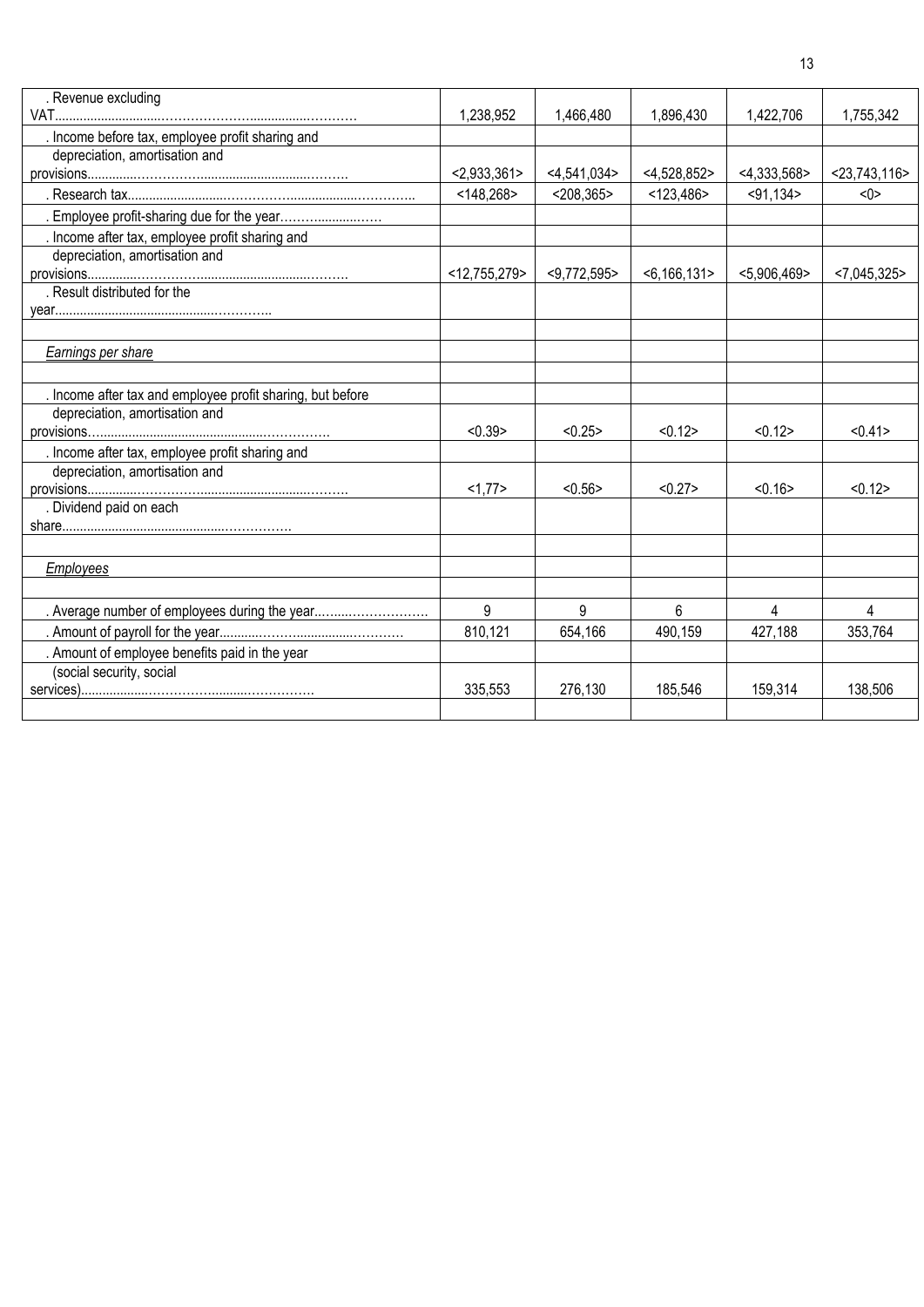| TABLE OF CONSOLIDATED RESULTS FOR THE LAST 2 YEARS    |                                |                                |  |  |  |
|-------------------------------------------------------|--------------------------------|--------------------------------|--|--|--|
|                                                       |                                |                                |  |  |  |
| Amounts in $\epsilon$ thousand                        | Year ended 31 December<br>2019 | Year ended 31 December<br>2018 |  |  |  |
|                                                       |                                |                                |  |  |  |
|                                                       | 13,081                         | 13,721                         |  |  |  |
| Revenue                                               |                                |                                |  |  |  |
|                                                       | $-1,242$                       | $-425$                         |  |  |  |
| Recurring operating profit/(loss)                     |                                |                                |  |  |  |
| Total net profit/(loss)                               | $-6,558$                       | $-4,738$                       |  |  |  |
|                                                       | $-7,044$                       | $-4,742$                       |  |  |  |
| Net profit/(loss) attributable to shareholders of the |                                |                                |  |  |  |
| parent company                                        |                                |                                |  |  |  |
| Share capital                                         | 3,873                          | 2,511                          |  |  |  |
| Equity attributable to owners of the company          | 14,594                         | 20,138                         |  |  |  |
| <b>Borrowings</b>                                     | $-10,950$                      | $-5,374$                       |  |  |  |
| Net fixed assets                                      | 7,791                          | 6,135                          |  |  |  |
| Total assets                                          | 31,065                         | 32,513                         |  |  |  |
| <b>Dividends</b>                                      | $\mathbf{0}$                   | 0                              |  |  |  |
| Earnings per share (in units)                         | $-0.14$                        | $-0.13$                        |  |  |  |

# **10. Loans due in less than 2 years granted by the Company to micro, small or mid-sized enterprises with which it has economic links justifying it**

In accordance with paragraph 3b, line 2 of Article L. 511-3 of the French Commercial Code, we list below the loans made by the Company and due in less than 2 years to micro, small or mid-sized enterprises with which it has economic links justifying it:

None.

# **11. Special report on stock options and free shares**

To the shareholders,

This report is presented to you:

- Pursuant to the provisions of Article L. 225-184 of the French Commercial Code concerning transactions relating to stock options, and
- Pursuant to the provisions of Article L. 225-197-4 of the French Commercial Code concerning transactions relating to the granting of free shares.

The Board of Directors did not implement any stock option plans and did not grant any free shares during the year ended 31 December 2019.

# **12. Office of the auditors**

Statutory auditors: